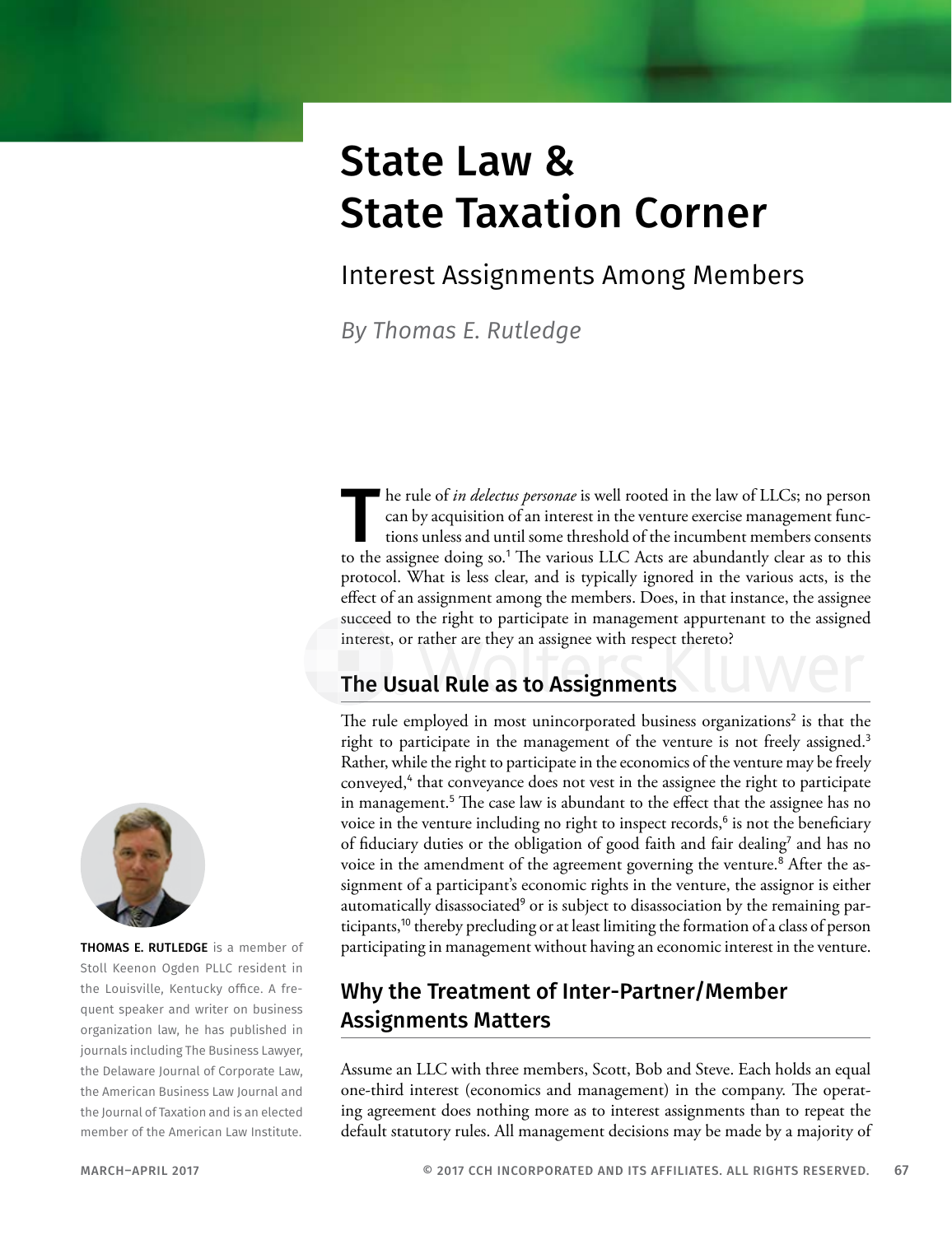the voting units. As such, each member bears the risk of being ousted, but only by the unanimous agreement of both of the other members.

Steve, in anticipation of his well-earned retirement, desires to depart from the LLC. There being no put right in the operating agreement or underlying LLC act by which Steve can compel the LLC to make a market for his interest, Steve offers to sell his interest to Scott. The offered price being fair, Scott buys Steve's interest in the LLC.

*The various LLC acts are unanimous in repeating the rule that the assignee of a member does not by reason of the assignment succeed to any right to participate in the management and affairs of the venture.*

At the next meeting of the members, are there two members with (a) Scott holding two votes and Bob only one, or is the situation (b) Bob and Scott each hold a single vote? Obviously, the resolution of this question may be put off if Bob and Scott are in agreement as to how to proceed. But assume they are not in agreement. The resolution of the question determines whether (a) Bob may be outvoted by Scott's unilateral decision, or (b) no continuing member is subject to being outvoted by any other member.<sup>11</sup>

#### Assignments Among Members— Statutory Provisions

The various LLC acts are unanimous in repeating the rule that the assignee of a member does not by reason of the assignment succeed to any right to participate in the management and affairs of the venture.<sup>12</sup> They are also apparently unanimous in failing to provide a clear rule as to whether or not this rule applies *vis-à-vis* an assignee who was already a member or partner.

There are two paradigms for considering the problem. Under the first, the member/partner may be treated as a member/partner as to that portion of the limited liability company interests/partnership interests for which the member/partner has been admitted as a member/ partner, holding any balance as an assignee. Alternatively, the person may be treated as a member/partner as to any limited liability company interest/partnership interest held by that person.

The first option has the benefit of better preserving any agreement among the members as to vesting control. By way of example, in the above-described LLC with three equal members Scott, Bob and Steve, each member was capable of being outvoted, but only by an agreement of the two other members. If, however, Steve is able to unilaterally transfer to Scott his entire interest in the LLC and thereby vest Scott with two-thirds of all management rights, Bob will be outvoted by Scott acting unilaterally.

Under the second option, there is increased complexity, namely, the necessity of tracking interests for which the holder has been admitted as a member and those for which the holder is a mere assignee. Also, it is questionable whether the status of "member" should relate at all to a particular interest versus another interest, especially as it is possible to be a member without holding an interest in the LLC.<sup>13</sup>

The crucial point is to appreciate that the statutes are silent as to the question. The Revised Prototype LLC Act provides that the assignment of an LLC interest "does not entitle the assignee" to participate in the LLC's management or inspect its books and records.<sup>14</sup> But if the assignee already holds those rights, why the need for and what is the effect of this limitation? The Revised Uniform Limited Liability Company Act, which in its text makes no distinction between an assignment among members versus a transfer to a third party, provides in a comment that the limitations upon the effect of a transfer apply equally to an assignment *inter-se* the members as they do to a transfer to a third-party.<sup>15</sup> This statement is of course only a comment and its guidance is open to debate.

There may as well be an important differential between the various acts based upon the effect of an assignment upon the assignor. Certain acts provide that the assignment of all or substantially all of the interest in the venture only sets the condition precedent for the other members to by a vote cause the assignor's disassociation.<sup>16</sup> Other acts provide that the assignment of all or substantially all of the interests in the venture effects the assignor's disassociation.<sup>17</sup> While the second class of statutes does not present a problem, the first does. If assignment of the interest does not of itself terminate the assignor's position as a member, but an assignment to an incumbent member/ partner vests in the assignee all rights including management rights with respect thereto, then the membership interest is being called upon to afford management rights to two persons simultaneously. Certainly that cannot be the intent, and it would be entirely unworkable to have both the assignor and the assignee vested with the right to exercise management rights based upon the same interest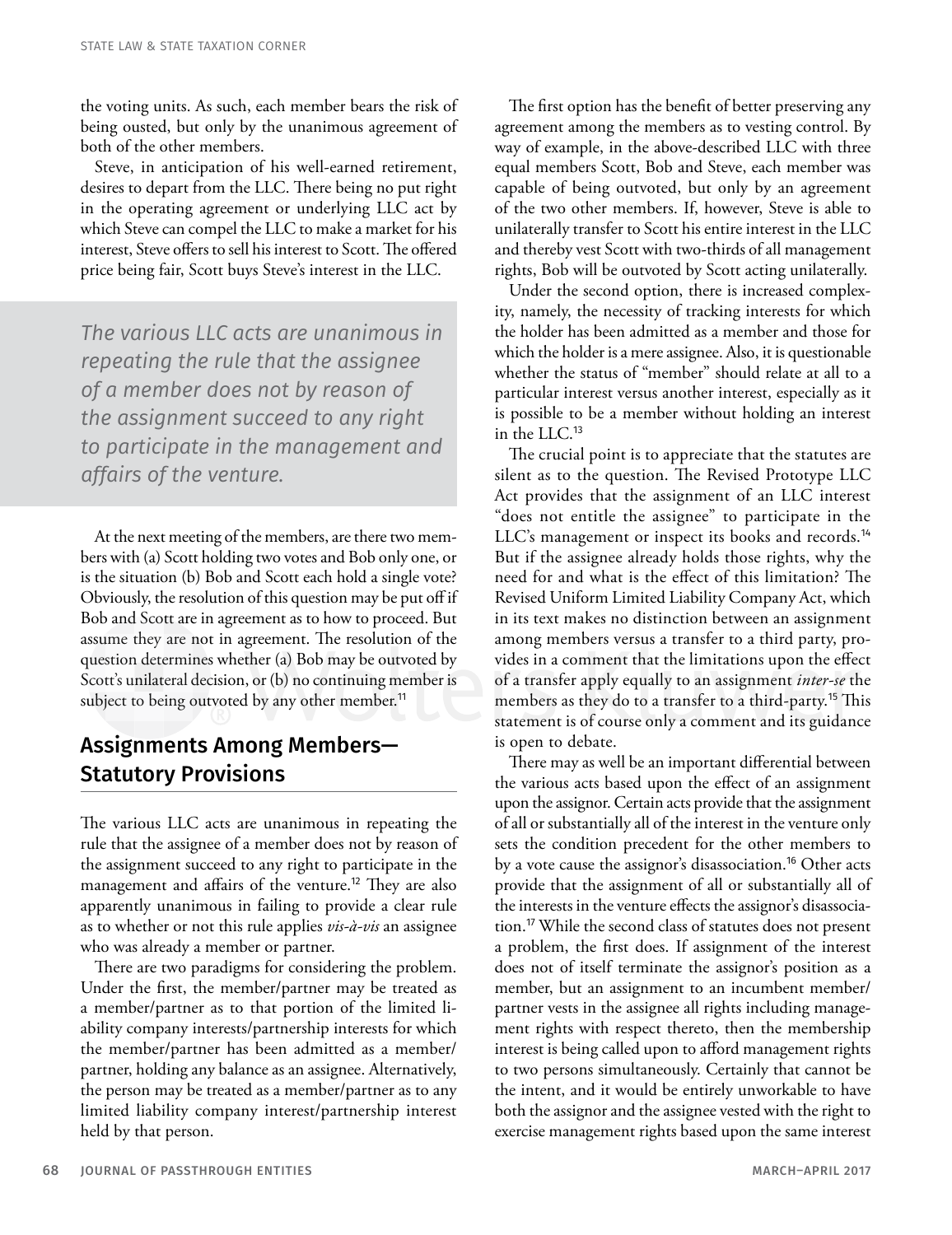in the LLC. The statutes that provide for disassociation automatically consequent to assignment do not present this anomaly. Where disassociation consequent to an assignment requires as well a second step of action by the other members, likely the analysis should be that an assignment to an incumbent member does not vest in the assignee the management rights related thereto in that to treat an inter-member assignment as effecting the assignor's disassociation would be to add to the statute a rule not set forth therein.

#### The Limited Case Law

Surprisingly, there have been few litigated disputes, at least disputes that led to available opinions, considering this issue. In a decision from the Delaware Chancery Court, the court interpreted a particular operating agreement to the effect that one of the three members could unilaterally assign the management rights to another member, the court finding in a provision of the agreement to the effect that an assignee would not be admitted as a member without the consent of the other members was inapplicable where the assignee was already a member.<sup>18</sup> It is important to note that in the subject operating agreement, the standard Delaware definition of a limited liability company interest, that being exclusively the economic rights in the venture,<sup>19</sup> had been redefined to include the right to participate in management of the venture. In that, *inter alia*, the operating agent allowed assignments of LLC interests among members, and as the agreement defined the LLC interest as including the management rights, then:

Because Achaian was already a Member at the time of the Purchase Agreement and nothing in the LLC Agreement requires that it be readmitted as a Member with respect to each additional interest it acquired in Omniglow, it was entitled to receive the "entire ownership interest" owned by Holland, including the interest's corresponding voting rights.<sup>20</sup>

This decision is more in the nature of a confirmation that the private agreement of the parties with respect to the effect of an *inter se* assignment will be enforced notwithstanding the default rule of the Delaware LLC Act<sup>21</sup> rather than espousing a rule of application of the statute itself.

The only other detailed assessment of the question appears to be a decision from the North Carolina Business Court rendered in *Blythe v. Bell*. <sup>22</sup> A particular benefit of this decision is that with essentially only one exception it interprets the underlying law unsullied by an operating agreement that modified that law.

Drymax, LLC, organized in North Carolina in 2007, was originally owned by Blythe (40 percent), Hickory Brands, Inc. ("HBI") (owned by Rob Bell and Virginia Bell) (30 percent), Joseph (president of HBI) (20 percent), Rob Bell (five percent) and Virginia Bell (five percent). The ownership was not changed until 2007 when HBI assigned its interest equally between Rob and Virginia Bell. In early 2008, Joseph resigned from HBI and transferred his interest in Drymax to HBI (see Table 1).

| <b>TABLE 1</b> |     |               |            |               |            |  |
|----------------|-----|---------------|------------|---------------|------------|--|
| 2003           |     | 2007          |            | 2008          |            |  |
| <b>Blythe</b>  | 40% | <b>Blythe</b> | 40%        | <b>Blythe</b> | 40%        |  |
| <b>HBI</b>     | 30% | Joseph        | 20%        | HBI           | $+20%$     |  |
| Joseph         | 20% | Rob           | $5% + 15%$ | Rob           | $5% + 15%$ |  |
| Rob            | 5%  | Virginia      | $5% + 15%$ | Virginia      | $5% + 15%$ |  |
| Virginia       | 5%  |               |            |               |            |  |

None of the various assignments were approved by a vote of the members or by a written agreement. When disputes over the LLC's governance and management arose, the question turned upon who was a member and what respective management rights did they each have. If the assignments were not effective to convey management rights, then the 30-percent interest transferred by HBI to Rob and Virginia Bell and the 20-percent interest transferred by Joseph to HBI would not be included in determining management rights, leaving for consideration only the interests allocated to Blythe (40 percent), Rob (five percent) and Virginia (five percent) in 2003, they yielding management rights of 80 percent to Blythe, 10 percent to Rob and 10 percent to Virginia.

*Obviously, the way to address the ambiguity on how assignments among members should be treated is to do so in the operating agreement.*

The applicable North Carolina LLC Act provided for automatic dissolution of a member upon assignment of all of their interest in the LLC.<sup>23</sup> Admission of a replacement member requires the unanimous consent of the other members or a written, signed and dated agreement to that effect.<sup>24</sup> Further, the LLC Act contained a prohibition on voluntary withdrawal from the LLC absent authority to do so in the articles (*sic*—the opinion refers to "articles of incorporation") or the operating agreement.<sup>25</sup>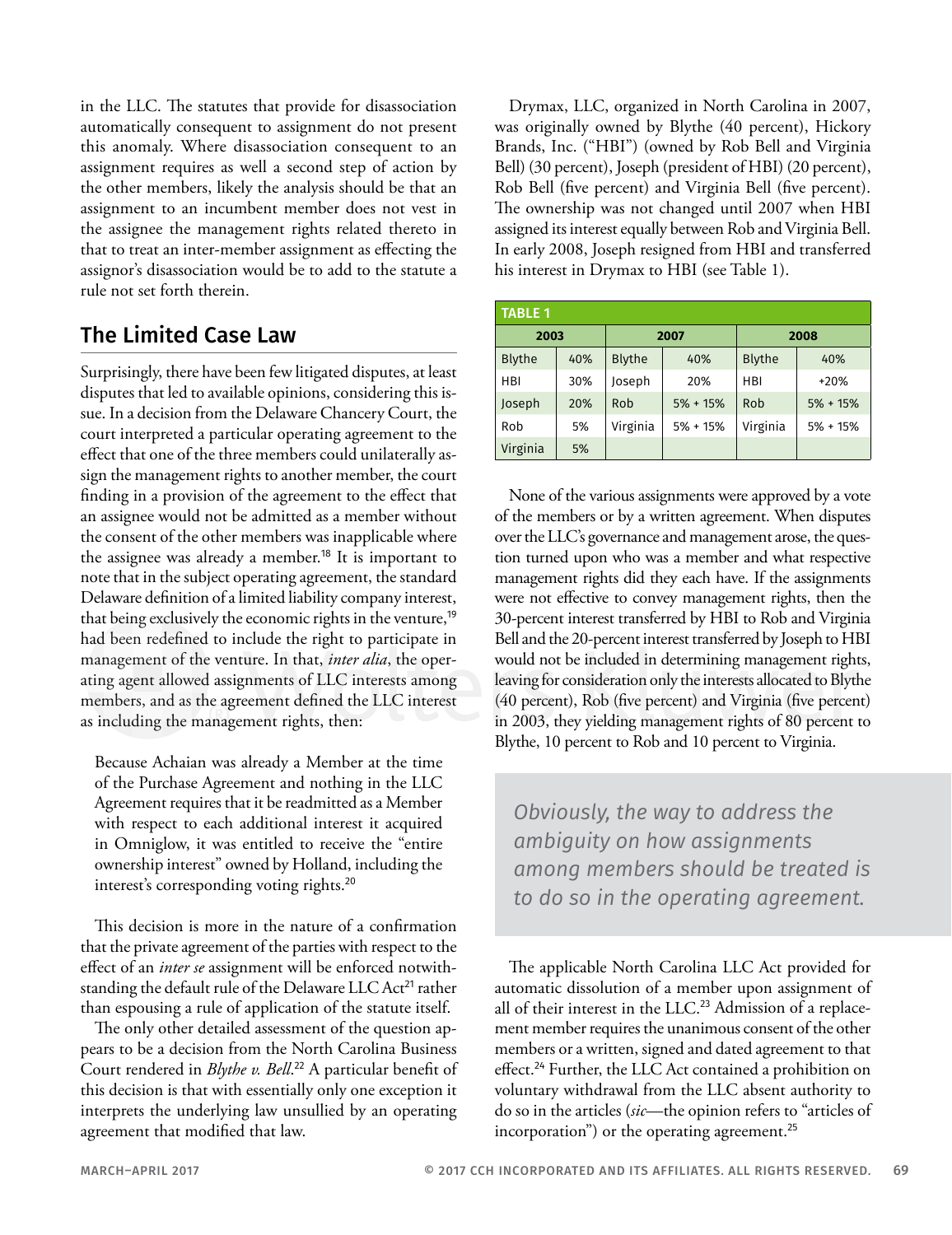Blythe, not surprisingly, argued that none of the assignments was effective to convey management rights. The defendants, in contrast, argued that assignments to incumbent members were effective to convey management rights. Further, the defendants argued that an assignor of the economic rights in an LLC retains the management rights until the assignee's admission as a member.

The Court determined that upon an assignment of all of an interest from one incumbent member to another: (i) the management rights are fully conveyed; (ii) the assignee may exercise the management rights related to the assigned interest; and (iii) the assignor is thereby disassociated from the LLC. Curiously, the Court found that this interpretation did not do violence to the "no voluntary resignation" limitation of the LLC Act.<sup>26</sup> In contrast, the Court found that upon an assignment to a nonmember, absent the assignor's admission as a member by the incumbent members, the assignor remains a member with the management rights in the LLC.<sup>27</sup> By treating the assignor as continuing to hold the management rights, the Court preserved the rule that a member may not voluntarily resign.<sup>28</sup>

In application:

in that Rob and Virginia were members at the time of HBI's 2007 transfer to them: (a) HBI ceased to be a

| <b>TABLE 2</b> |                          |               |  |  |  |  |
|----------------|--------------------------|---------------|--|--|--|--|
|                | <b>Economic Interest</b> | <b>Voting</b> |  |  |  |  |
| Blythe         | 40%                      | 40%           |  |  |  |  |
| <b>HBI</b>     | 20%                      | 0%            |  |  |  |  |
| Joseph         | 0%                       | 20%           |  |  |  |  |
| Rob Bell       | 20%                      | 20%           |  |  |  |  |
| Virginia Bell  | 20%                      | 20%           |  |  |  |  |

#### member, and (b) Rob and Virginia succeeded to the management rights in the transferred interests; and

in that HBI was not a member at the time of Joseph's 2008 transfer to it: (a) HBI succeeded only to a 20-percent economic interest, and (b) Joseph retained a 20-percent management stake in the LLC.

In the end, as summarized by the Blythe Court<sup>29</sup> (see Table 2):

### Addressing the Issue by Private Ordering

Obviously, the way to address the ambiguity on how assignments among members should be treated is to do so in the operating agreement. If inter-member assignments are to result in the assignor's disassociation and the treatment of the assignee as a member with respect to the assigned interests, then say so.<sup>30</sup> Alternatively, the agreement could provide that an assignment to an incumbent member is to be treated no differently than an assignment to a stranger to the LLC. Typically, that will involve the assignor being either disassociated or being subject to disassociation and the assignee, as to the assigned interest, not succeeding to any management rights. Even in those states that provide that assignment of the economic interests in the venture only sets the stage for disassociation by the other members, the operating agreement may provide for automatic disassociation without the requirement of further action by the other members.<sup>31</sup> What is important is to pick the desired result and provide for it in the agreement. By doing so, the ambiguity is addressed and the expectations of the parties can be realized.

#### **ENDNOTES**

- <sup>1</sup> The various partnership acts as well embody these rules. For ease of expression, this discussion is in the nomenclature of the LLC.
- $2^2$  Exceptions to this rule include statutory trusts organized under the Uniform Statutory Trust Entity Act which, while unincorporated, as a default rule permits free assignability of beneficial interests therein and permits the assignee to fully exercise any voting rights previously enjoyed by the assignor. *See* Unif. Statutory Trust Entity Act, §601(a), 6B ULA (2010 Supp.) 8; *see also* Ky. Rev. Stat. Ann. §386A.6- 010(3). Assignability may be limited in the governing instrument. *See* Unif. Statutory Trust Entity Act §103(e)(2), 6B ULA (2010 Supp.) 45.
- Different statutes utilize "assign/assignment" while others use "transfer." *See*, *e.g.*, Rev. Prototype Limited Liability Company Act §102(1), 67 Bus. Law. 117, 127 (Nov. 2011) ("assign"); Ky. Rev. Stat. Ann. §275.255 ("assign"); Rev. Unif. Part.

Act §101(14), 6 (pt.1) ULA 61 (2001) ("transfer"). The terms are herein used interchangeably.

- <sup>4</sup> *See*, *e.g*., Unif. Ltd. Part. Act §503(a)(1), 6 (pt. 1) ULA 156 (2001); Unif. Part. Act §27, 6 (pt. 2) ULA 332 (2001); Rev. Unif. Ltd. Liab. Co. Act §502(a) (1), 6B ULA 496 (2008); Del. Code Ann. tit. 6, §503(a)(1) (Del. RUPA) ; *id*. §18-702(a) (Del. LLC Act); Ky. Rev. Stat. Ann. §362.1-503(1)(a) (Ky RUPA); *id*. Ky. Rev. Stat. Ann. §362.280(1) (Ky. UPA); and §275.255(1)(a) (Ky. LLC Act). *See also* Rev. Unif. Part. Act §503(b)(1), 6 (pt.1) ULA 157 (2001) (transferee to receive distributions that would have otherwise gone to the transferor); Unif. Part. Act §27, 6 (pt. 2) ULA 332 (2001) (same); Rev. Unif. Ltd. Liab. Co. Act §502(b), 6B ULA 496 (2008) (same); Del. Code Ann. tit. 6, §503(b) (same); *id*. §18-702(b)(2) (same); Ky. Rev. Stat. Ann. §362.1-503(2)(a) (same); *id*. §362.280(1) (same); *id*. §275.255(1)(b) (same); Pa. Code §33-44-502 (same).
- <sup>5</sup> *See*, *e.g.*, Unif. Part. Act §27(1), 6 (pt. 2) ULA 332 (2001); Rev. Unif. Part. Act §503(a)(3), 6 (pt. 1) ULA 156 (2001); Unif. Ltd. Liab. Co. Act §502, 6B ULA 602 (2008); Rev. Unif. Ltd. Liab. Co. Act §502(a)(3), 6B ULA 496 (2008); Unif. Ltd. Part. Act §702(a)(3), 6A ULA 462 (2001); Del. Code Ann. tit. 6, §15-503(a)(3); Ky. Rev. Stat. Ann. §362.280(1); *id.* §362.1-503(1)(c); *id*. §362.2-702(1)(c); *id*. §275.255(1)(c).
- <sup>6</sup> *See*, *e.g*., *Dame v. Williams*, 727 NYS2d 816, 818 (N.Y. App. Div. 2001) (estate of former general partner is not entitled to participate in partnership's management or to inspect its records); *Kinkle v. R.D.C., LLC*, 889 So2d 405 (La. Ct. App. 3rd Cir. 2004) (assignee of deceased member not entitled to inspect LLC records).
- <sup>7</sup> *See*, *e.g.*, *Bauer v. The Blomfield Co*., 849 P2d 1365 (Alaska 1993) (assignee of partnership interest is not owed obligation of good faith and fair dealing); *Bayside Petroleum, Inc. v.*